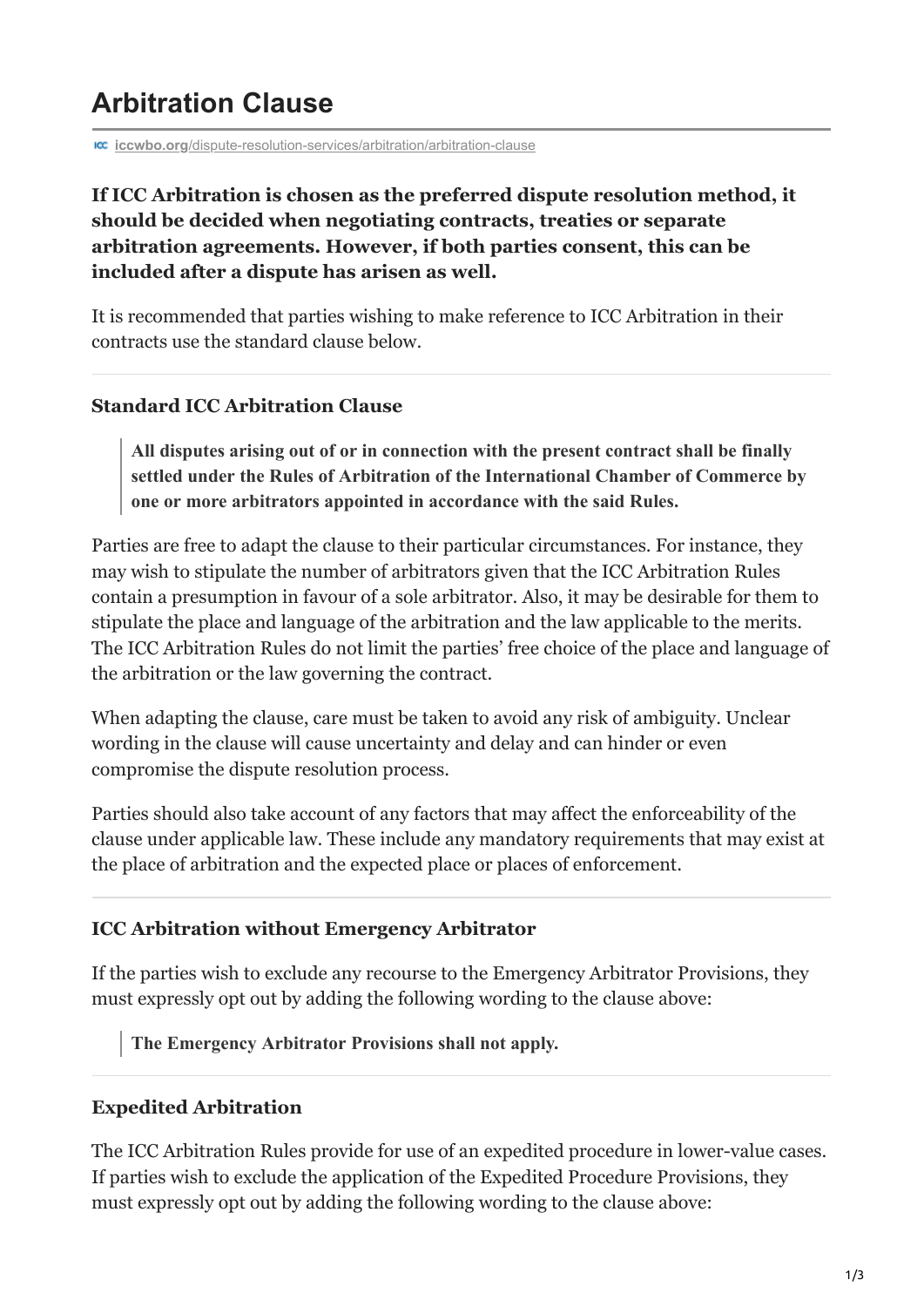**The Expedited Procedure Provisions shall not apply.**

Parties wishing to avail themselves of the expedited procedure in higher-value cases should expressly opt in by adding the following wording to the clause above:

**The parties agree, pursuant to Article 30(2)(b) of the Rules of Arbitration of the International Chamber of Commerce, that the Expedited Procedure Rules shall apply irrespective of the amount in dispute.**

If parties wish the ceiling for the application of the Expedited Procedure Rules to be higher than that specified in those Rules, the following wording should be added to the clause above:

**The parties agree, pursuant to Article 30(2)(b) of the Rules of Arbitration of the International Chamber of Commerce, that the Expedited Procedure Rules shall apply, provided the amount in dispute does not exceed US\$ [specify amount] at the time of the communication referred to in Article 1(3) of the Expedited Procedure Rules.**

## **Standard ICC Arbitration Clause without Publication of Awards**

**All disputes arising out of or in connection with the present contract shall be finally settled under the Rules of Arbitration of the International Chamber of Commerce by one or more arbitrators appointed in accordance with the said Rules. No award or procedural order made in the arbitration shall be published.**

## **Multi-tiered Clauses**

ICC Arbitration may be used as the forum for final determination of a dispute following an attempt at settlement by other means such as mediation. Parties wishing to include in their contracts a tiered dispute resolution clause combining ICC Arbitration with ICC Mediation should refer to the standard clauses relating to the ICC Mediation Rules.

Other combinations of services are also possible. For instance, arbitration may be used as a fallback to expertise or dispute boards. Also, parties who resort to ICC Arbitration may wish to provide for recourse to the ICC International Centre for ADR for the proposal of an expert if an expert opinion is required in the course of the arbitration.

## **Other recommendations**

## **The parties may also wish to stipulate in the arbitration clause:**

- the law governing the contract;
- the number of arbitrators;
- the place of arbitration; and/or
- the language of the arbitration.